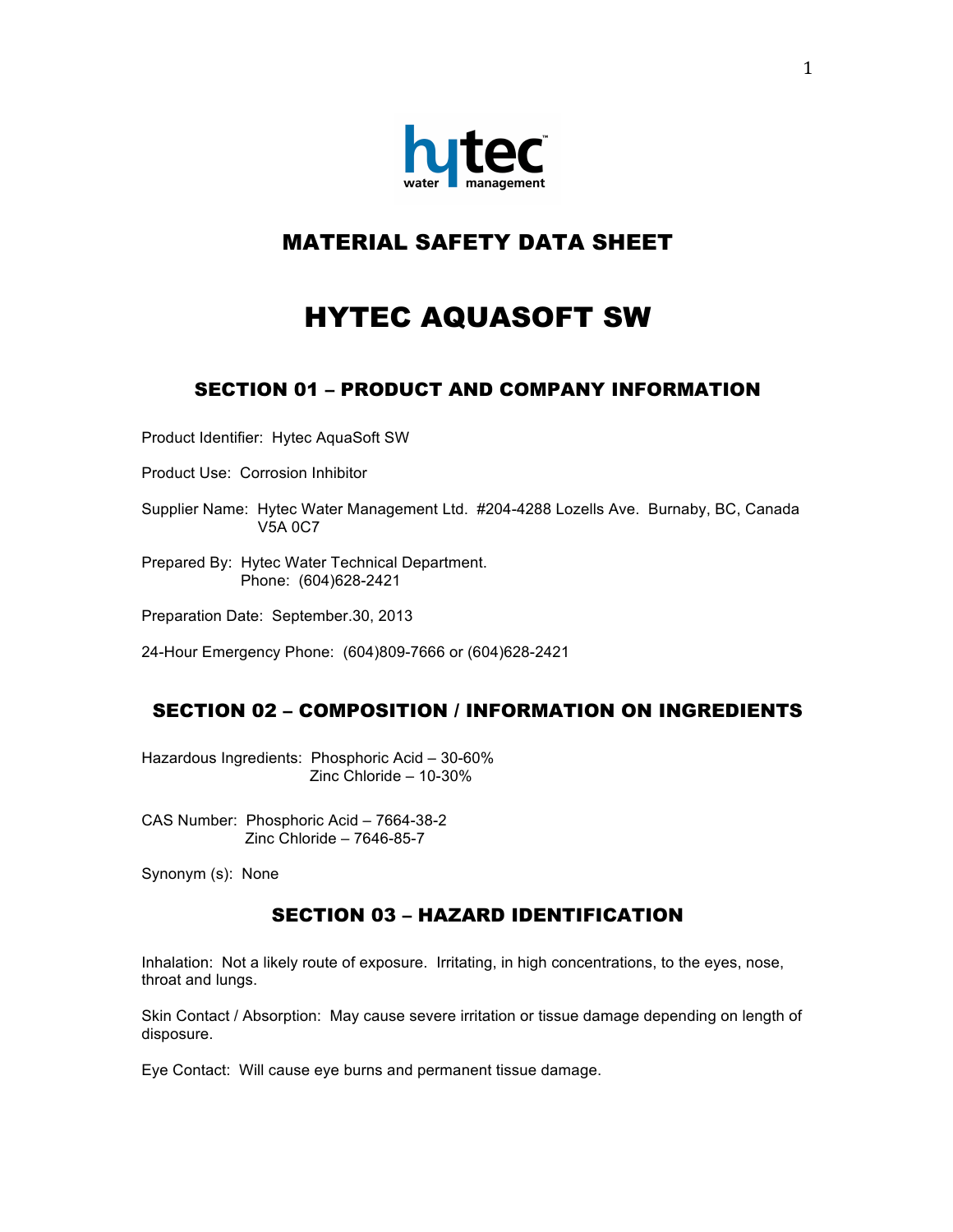Ingestion: Although not a likely route of exposure, product would be corrosive to mouth, throat and stomach.

Exposure Limits: ACGIH/TLV-TWA: 1mg/m3 (Phosphoric Acid) ACGIH/TLV-STEL: 3mg/m3 (Phosphoric Acid) ACGIH/TLV-STEL: 1mg/m3 (Zinc Chloride fume) AACGIH/TLV-STEL: 2mg/m3 (Zinc Chloride fume)

> OSHA/PEL-TWA: 1mg/m3 (Phosphoric Acid) OSHA/PEL-STEL: 3mg/m3 (Phosphoric Acid) OSHA/PEL-TWA: 1mg/m3 (Zinc Chloride fume) OSHA/PEL-STEL: 2mg/m3 (Zinc Chloride fume)

#### SECTION 04 – FIRST AID MEASURES

Inhalation: Remove victim to fresh air. Give artificial respiration only if breathing has stopped. If breathing is difficult, give oxygen. Seek medical attention if difficulties persist.

Skin Contact / Absorption: Remove contaminated clothing. For a large splash, flood body under a shower. Wash affected area with soap and water. Seek medical attention if irritation occurs or persists.

Eye Contact: Flush immediately with water for at least 20 minutes. Forcibly hold eyelids apart to ensure complete irritation of eye tissue. Seek immediate medical attention if symptoms persist.

Ingestion: Do not induce vomiting. If conscious, washout mouth and give water to drink. Get immediate medical attention if symptoms persist.

Additional information: Based on the individual reactions of the patient, the physician's judgment should be used to control symptoms and clinical condition.

#### SECTION 05 – FIRE FIGHTING MEASURES

Conditions of Flammability: Not flammable

Means of Extinction: Not expected to burn. Use extinguishing media appropriate for surrounding fire.

Flash Point: >93.3 Celsius

Auto-ignition Temperature: Not applicable

Upper Flammable Limit: Not applicable

Lower Flammable Limit: Not applicable

Hazardous Combustible Products: Not flammable or combustible. May evolve oxides of carbon, oxides of phosphorous, hydrochloric acid and/or zinc fumes under fire conditions.

Special Fire Fighting Procedures: Wear NIOSH-approved self-contained breathing apparatus and protective clothing.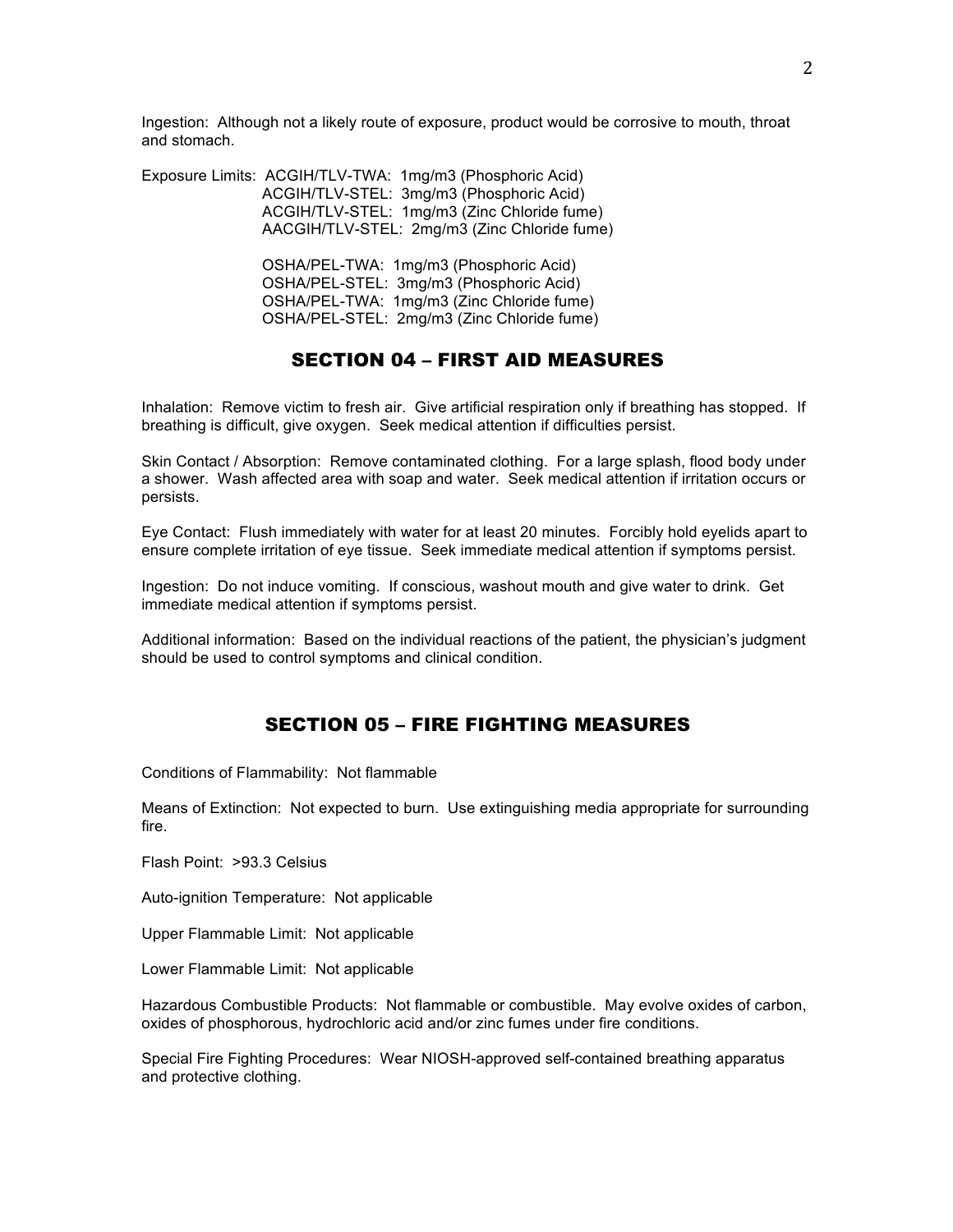Explosion Hazards: Not expected to be sensitive to static discharge or mechanical impact.

## SECTION 06 – ACCIDENTAL RELEASE MEASURES

Leak / Spill: Wear appropriate personal protective equipment. Ventilate area. Stop or reduce leak if safe to do so. Prevent material from entering sewers.

SMALL SPILLS: Soak up spill with absorbent material. Place residues in a suitable, covered, properly labeled container. Wash affected area.

LARGE SPILLS: Contain liquid using absorbent material, by digging trenches or by diking. Reclaim into recovery or salvage drums or tank truck for proper disposal. Wash site of spillage thoroughly with water. Contact an approved waste hauler for disposal of contaminated recovered material. Dispose of material in compliance with local regulations.

Deactivating Materials: Not available.

#### SECTION 07 – HANDLING AND STORAGE

Handling Procedures: Use proper equipment for lifting and transporting all containers. Use sensible industrial hygiene and housekeeping practices. Wash thoroughly after handling. Avoid all situations that could lead to harmful exposure.

Storage Requirements: Store the containers tightly closed. Store separately from oxidizers. Store in suitable labeled containers. Protect product from freezing.

## SECTION 08 – PERSONAL PROTECTION AND EXPOSURE **CONTROLS**

#### **Protective Equipment**

Eyes: Chemical goggles, full face-shield, or a full-face respirator is to be worn at all times when product is handled. Contact lenses should not be worn; they may contribute to severe eye injury.

Respiratory: If significant mists, vapors or aerosols are generated an approved respirator is recommended. A suitable filter material would depend on amount being handled, a multicontaminant cartridge with particulate pre-filter should be considered. In event of emergency or planned entry into unknown concentrations a positive pressure, full-facepiece SCBA should be used entry into be used. If respiratory protection is required, institute a complete respiratory protection program including selection, fit testing, training, maintenance and inspection.

Gloves: Impervious gloves of chemically resistant material (rubber, neoprene, nitrile) should be worn at all times. Wash contaminated clothing and dry thoroughly before reuse.

Clothing: Body suits, aprons, and/or coveralls of chemical resistant material should be worn at all times. Wash contaminated clothing and dry thoroughly before reuse.

Footwear: Impervious boots of chemically resistant material should be worn at all times.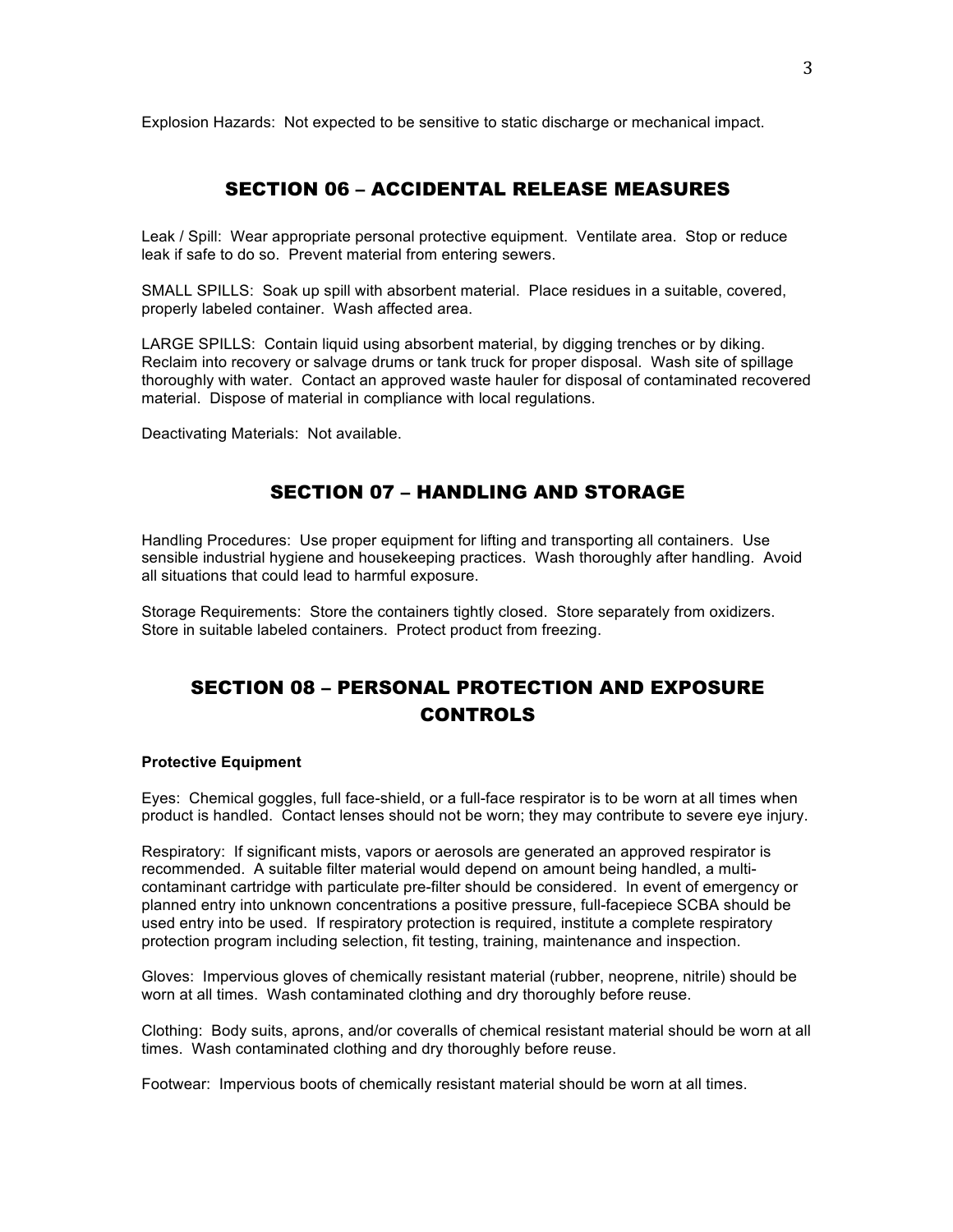#### **Engineering Controls**

Ventilation Requirements: Mechanical ventilation (dilution or local exhaust), process or personnel enclosure and control of process conditions should be provided. Supply sufficient replacement air to make up for air removed by exhaust systems.

Other: Keep an eye wash fountain and safety shower available and in close proximity to work area.

#### SECTION 09 – PHYSICAL AND CHEMICAL PROPERTIES

Physical State: Liquid

Odor and Appearance: Clear, colorless solution with no odor

Odor Threshold: Not applicable

Specific Gravity (Water=1): 1.56-1.60 at 25 Celsius

Vapor Pressure (mm Hg, 20 Celsius): Same as water

Vapor Density (Air-1): Not available

Evaporation Rate: Not available

Boiling Point: >100 Celsius

Freeze/Melting Point: -20 Celsius

PH: < 1.0 at 25 Celsius (neat)

Water/Oil Distribution Coefficient: Not available

Bulk Density: 13.3 lb./gal

% Volatiles by Volume: 0

Solubility in Water: Complete

Molecular Formula: Not available

Molecular Weight: Not available

## SECTION 10 – STABILITY AND REACTIVITY

Stability: Stable under normal conditions.

Incompatibility: Contact with strong oxidizers and strong alkalines may cause heat generation, toxic vapors, boiling, splattering, fires and/or explosions. Avoid contact with metals.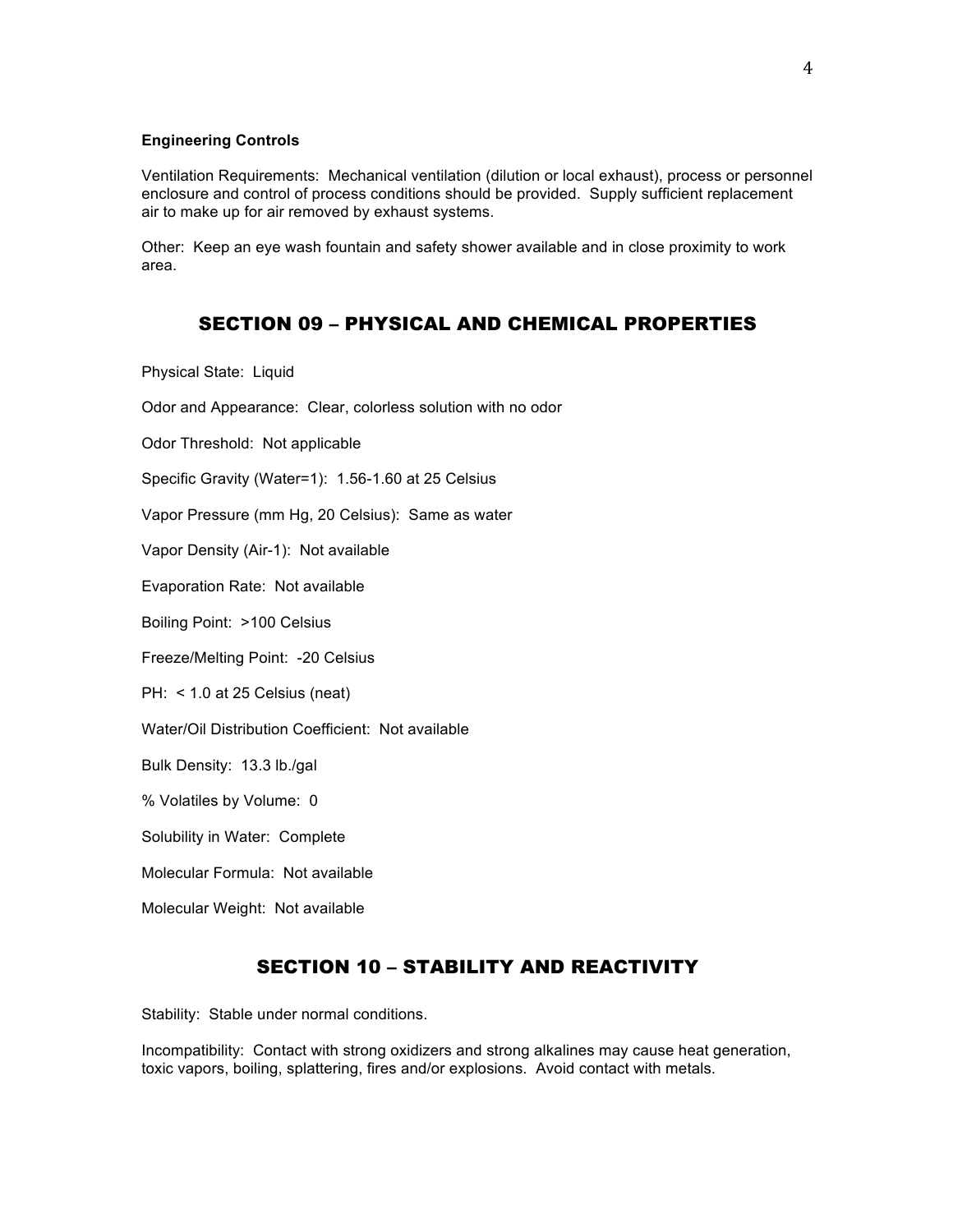Hazardous Products of Decomposition: Oxides of carbon, oxides of phosphorous, hydrochloric acid, zinc oxide.

Polymerization: Hazardous polymerization will not occur.

# SECTION 11 – TOXICOLOGICAL INFORMATION

Irritancy: Highly irritating to skin and eyes with contact.

Sensitization: This product is not expected to be a sensitizer.

Chronic/Acute Effects: No other effects expected other than what is listed in Section 3.

Synergistic Materials: Not available

Animal Toxicity Data: LD50(Oral, Rat): 3,500mg/kg (phosphoric acid) LD50(Dermal, Rabbit): 1,260mg/kg (phosphoric acid)

Carcinogenicity: None of the substances in this product are listed as carcinogens by IARC NTP or ACGIH.

Reproductive Toxicity: Not available

Teratogenicity: None known

Mutagenicity: Not available

# SECTION 12 – ECOLOGICAL INFORMATION

Fish Toxicity: LC50 (96 hrs, Inland Silverside): >5,000mg/L

Biodegradability: Not available

Environmental Effects: Based on hazard characterization, the potential environmental hazard is moderate. This product is toxic to fish and other water organisms. Do not discharge directly into lakes, ponds, streams, waterways, or public water supplies.

# SECTION 13 – DISPOSAL CONSIDERATION

Waste Disposal: Dispose in accordance with all federal, provincial, and/or local regulations including the Canadian Environmental Protection Act.

# SECTION 14 – TRANSPORT INFORMATION

#### **TDG Classification**

Class: 8

Group: III